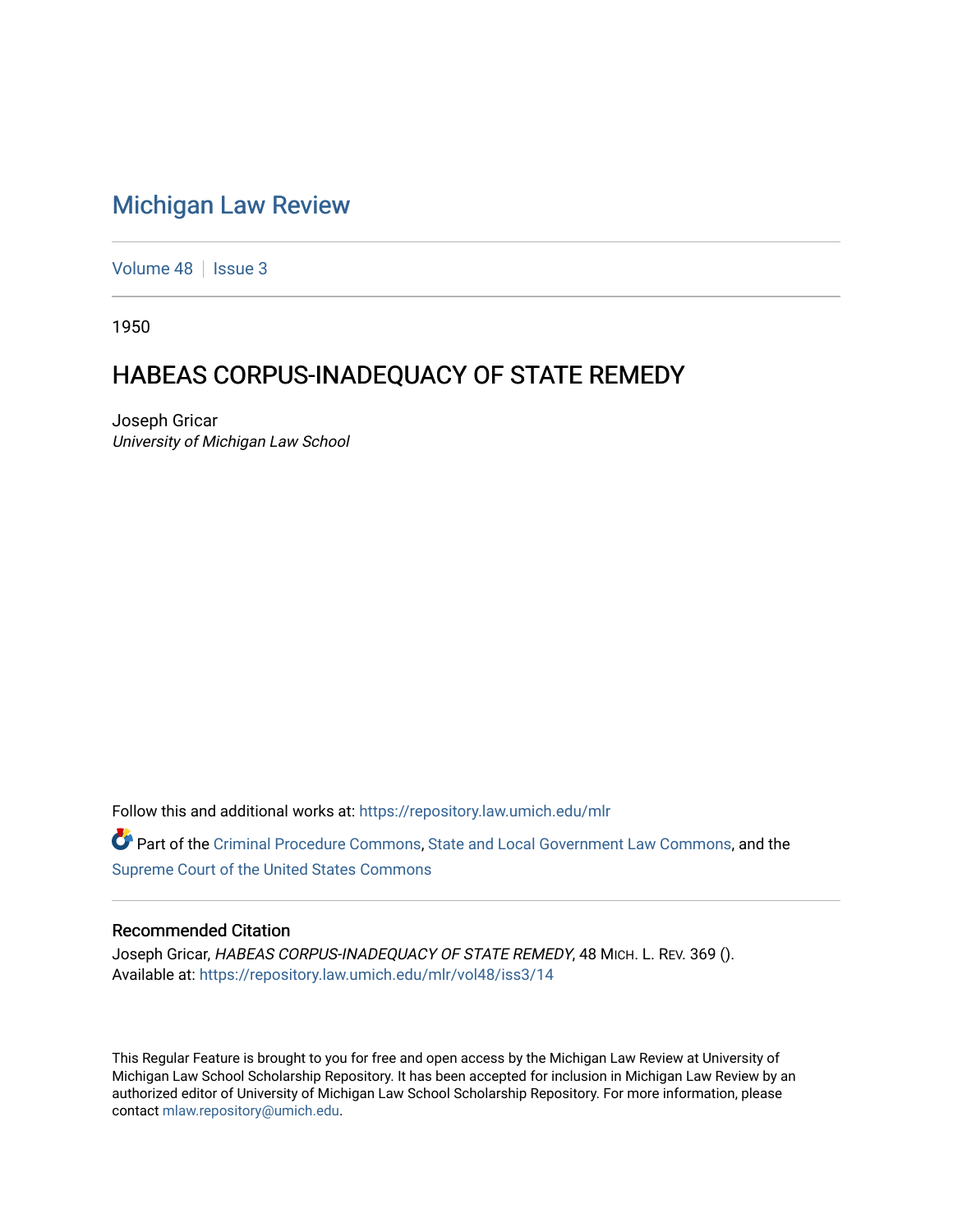HABEAS CORPUS-INADEQUACY OF STATE REMEDY-Petitioner had pleaded guilty to a criminal indictment and was sentenced to prison by an Illinois circuit court. His petition for a writ of habeas corpus, based upon an alleged denial of due process at trial, was denied without hearing. The lliinois Supreme Court in *People v. Loftus*,<sup>1</sup> decided in 1949, seems squarely to have held that habeas corpus is a proper post-trial proceeding for hearing charges of denial of due process. Since the Illinois Supreme Court does not review habeas corpus proceedings in the circuit court, the United States Supreme Court granted certiorari. *Held,* remanded to the lliinois circuit court to determine whether, in the light of the *Loftiis* decision, the writ of habeas corpus should be granted. Young v. Ragen, 337 U.S. 235, 69 S.Ct. 1073 (1949).

Since Ex parte Hawk,<sup>2</sup> the United States courts have steadfastly refused to hear charges of denial of federal constitutional rights unless petitioner has exhausted all state procedures for hearing such charges. *At* the same time the United States courts have insisted that, before the doctrine of Ex parte Hawk will be applied, the states must provide adequate remedies. Illinois has three post-trial remedies.3 But the Court in the principal case is of the opinion that none of these

<sup>1400</sup> Ill. 432, 81 N.E. (2d) (1949).

<sup>2</sup> 321 U.S.114, 64 S.Ct. 448 (1944).

<sup>8 (</sup>I) Writ of error: Upon which only the common law mandatory record is reviewed. People v. Loftus, 400 Ill. 432, 81 N.E. (2d) (1949). This remedy is obviously inappropriate for such commonly alleged denials of due process as a lack of attorney and coerced confessions. (2) A statutory writ of error coram nobis. ill. Rev. Stat. (1945) c. 110, §72. This motion has proved ineffective for most due process questions because the reviewing court must confine its review to facts, and only those facts of which the trial judge was not aware. In addi-